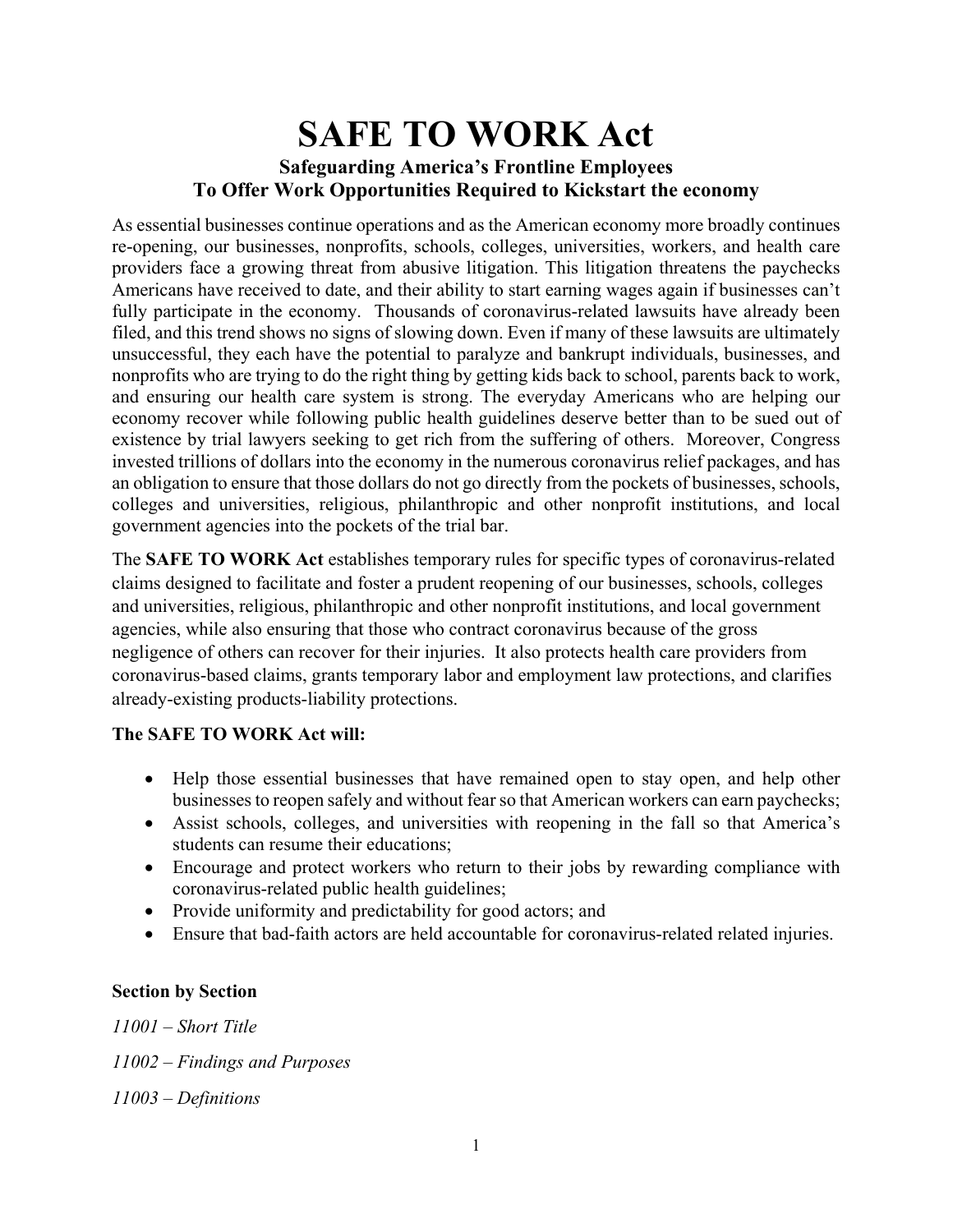#### **Subtitle A – Liability Relief**

## **Part 1 – Exposure Actions**

## *11121 – Federal Cause of Action*.

Creates a federal cause of action for coronavirus exposure claims. This cause of action is the exclusive remedy for all claims against a defendant for personal injury caused by an actual, alleged, feared or potential exposure to coronavirus. This cause of action covers all alleged injuries that arise from conduct taking between December 1, 2019 and the later of either the end of the coronavirus emergency declaration or October 1, 2024. It governs all cases, including those pending on the date of enactment.

The cause of action governs any covered claim against almost any defendant, including natural persons, schools, colleges, charities, churches, government agencies, associations, and businesses, so long as those defendants are engaging in conduct subject to Congress's regulation under the Interstate and Foreign Commerce Clauses.

This section preempts all state laws, including common law, that impose liability for coronavirus exposure on broader grounds than those contained in the statute. It instructs courts, however, to apply state laws that impose further liability limitations alongside the provisions of this statute. The statute therefore imposes a floor on liability, but makes clear that states are free to further limit liability for coronavirus exposure. The statute does not preempt or interfere with workers' compensation schemes, government enforcement actions, claims of intentional discrimination, or a seaman's right to maintenance and cure.

This section also sets a one-year statute of limitations.

#### *11122 – Requirements for Liability and Safe Harbor*.

This section sets out the rules for the coronavirus exposure claims. A plaintiff must satisfy each element of the claim by clear and convincing evidence.

Safe harbor – A defendant is not liable for coronavirus exposure so long as the defendant undertook reasonable efforts in light of all the circumstances to comply with the applicable mandatory coronavirus standards and regulations in effect at the time of the alleged exposure.

- If the defendant was not subject to mandatory standards, it can claim the benefit of the safe harbor so long as it followed some set of applicable public-health guidelines.
- Should multiple sets of applicable mandatory guidelines conflict, compliance with one set will satisfy the safe harbor.

Gross negligence or willful misconduct – If a plaintiff can establish that the defendant did not take reasonable steps to comply with the applicable standards and regulations, the plaintiff must further show that the defendant's gross negligence or willful misconduct caused the plaintiff's coronavirus injuries.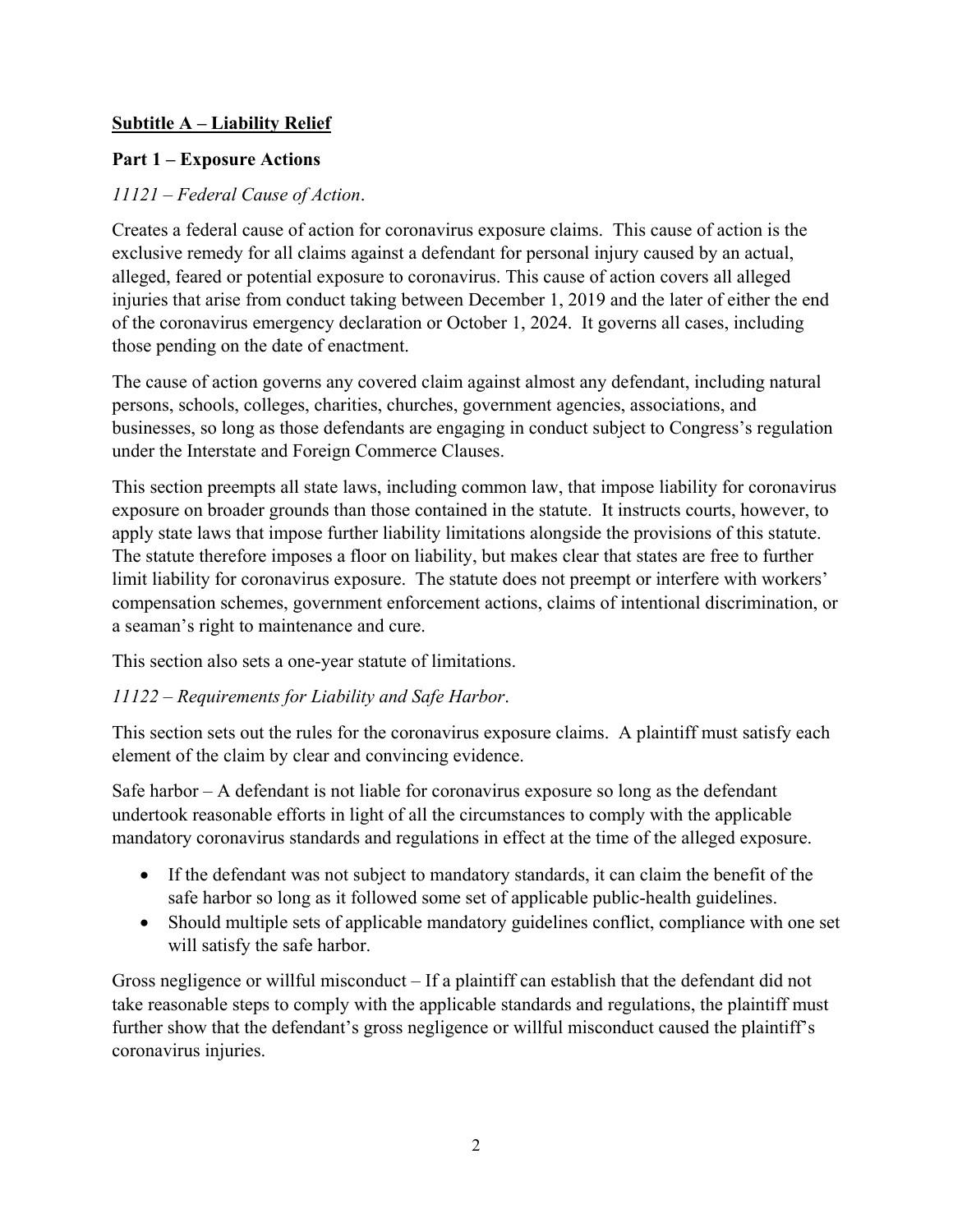- Gross negligence is defined as a conscious, voluntary act or omission in reckless disregard of a legal duty, the consequences to another party, and applicable government standards and guidance.
- Willful misconduct is defined as an act or omission that is taken to achieve a wrongful purpose, knowingly without legal factual justification, and in disregard of a known or obvious risk that is so great as to make it highly probable that the harm will outweigh the benefit.

#### **Part 2 – Healthcare Protections**

#### *11141 – Federal Cause of Action.*

Creates an exclusive federal cause of action for coronavirus medical liability claims. This cause of action is the exclusive remedy for personal injury caused by the treatment, diagnosis, or care of coronavirus, or care directly affected by the coronavirus. This protection applies to health care providers, including doctors, nurses, facilities, administrators and volunteers. This cause of action covers all alleged injuries that arise from conduct taking place between December 1, 2019 and the later of either the end of the coronavirus emergency declaration or October 1, 2024. It governs all cases, including those pending on the date of enactment.

As with coronavirus exposure actions, all state laws that impose liability on broader grounds than those contained in the statute are preempted. Courts, however, must apply state laws that impose further liability limitations alongside the provisions of this statute. The statute therefore imposes a floor on liability, but states are free to further limit liability for coronavirus medical liability claims. The law does not preempt the Public Readiness and Emergency Preparedness (PREP) Act, government enforcement actions, claims of intentional discrimination, or the alreadyexisting federal laws governing vaccine injuries.

#### *11142 – Requirements for Liability.*

To recover for personal injuries caused by coronavirus medical care, the plaintiff must show that his or her injuries were caused by the defendant's gross negligence or willful misconduct.

#### **Part 3 – Procedural and Substantive Provisions for Suit**

#### *11161 – Jurisdiction.*

Authorizes plaintiffs to file coronavirus-related lawsuits in either federal or state court. Authorizes defendants in state court to remove their cases to federal court.

#### *11162 – Limitations on Suit.*

This section forecloses joint and several liability (except in cases of fraud or intentional injury) and instead requires defendants to pay their proportionate share of damages owed to a plaintiff.

The section limits compensatory damages to economic losses and prohibits punitive damages, except in cases involving intentional misconduct.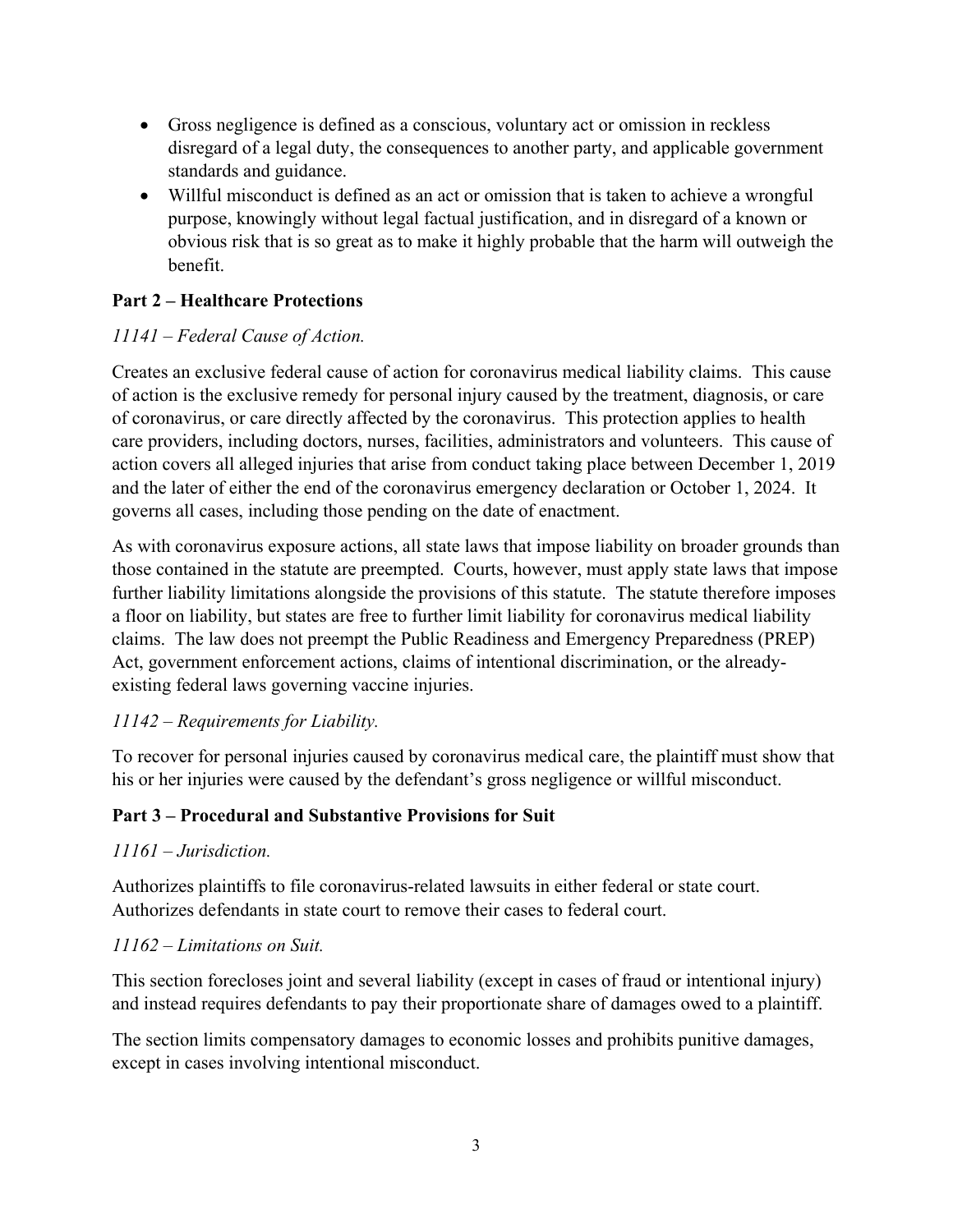The section also preempts state laws that permit liability on broader grounds, or authorize higher damages, than those contained in this section.

## **Part 4 – Labor and Employment**

## *11181 – Application of Federal Laws.*

This section protects employers from liability under federal labor and employment laws including the Occupational Safety and Health Act (OSHA), the Fair Labor Standards Act (FLSA), the Age Discrimination in Employment Act (ADEA), the Worker Adjustment and Retraining Notification (WARN) Act, Title VII of the Civil Rights Act of 1964, Title II of the Genetic Information Nondiscrimination Act (GINA), and Title I of the Americans with Disabilities Act (ADA), for actions taken to comply with coronavirus-related public-health guidance and regulations.

This section further protects from liability under the ADA and Civil Rights Act of 1964 businesses and employers who cannot offer requested accommodations because they would pose a serious risk to public health.

## *11182 – Workplace Testing.*

This section forecloses lawsuits for injuries caused by workplace coronavirus testing unless the injuries were caused by gross negligence or intentional misconduct.

## *11183 – Joint Employment and Independent Contracting.*

This section clarifies that providing coronavirus-related assistance to an independent contractor or to the employee of another employer does not create an employment relationship between the person who provided the assistance and the person who received it.

## *11184 – WARN Act modifications.*

This section creates an exception to employer notification laws that normally require a notice period for employment decisions made due to the coronavirus emergency.

## **Subtitle B. Products**

## *11201 – Protections for Products*

Limits liability for additional products, such as types of PPE and hand sanitizer, if they meet certain FDA requirements. Clarifies liability protections based on methods of distribution of approved countermeasures.

## **Subtitle C. General Provisions**

## *11301 – Severability.*

Provides that if a court holds any provision of the statute unconstitutional, the remaining provisions of the statute remain intact. It also limits that finding to the affected plaintiff and